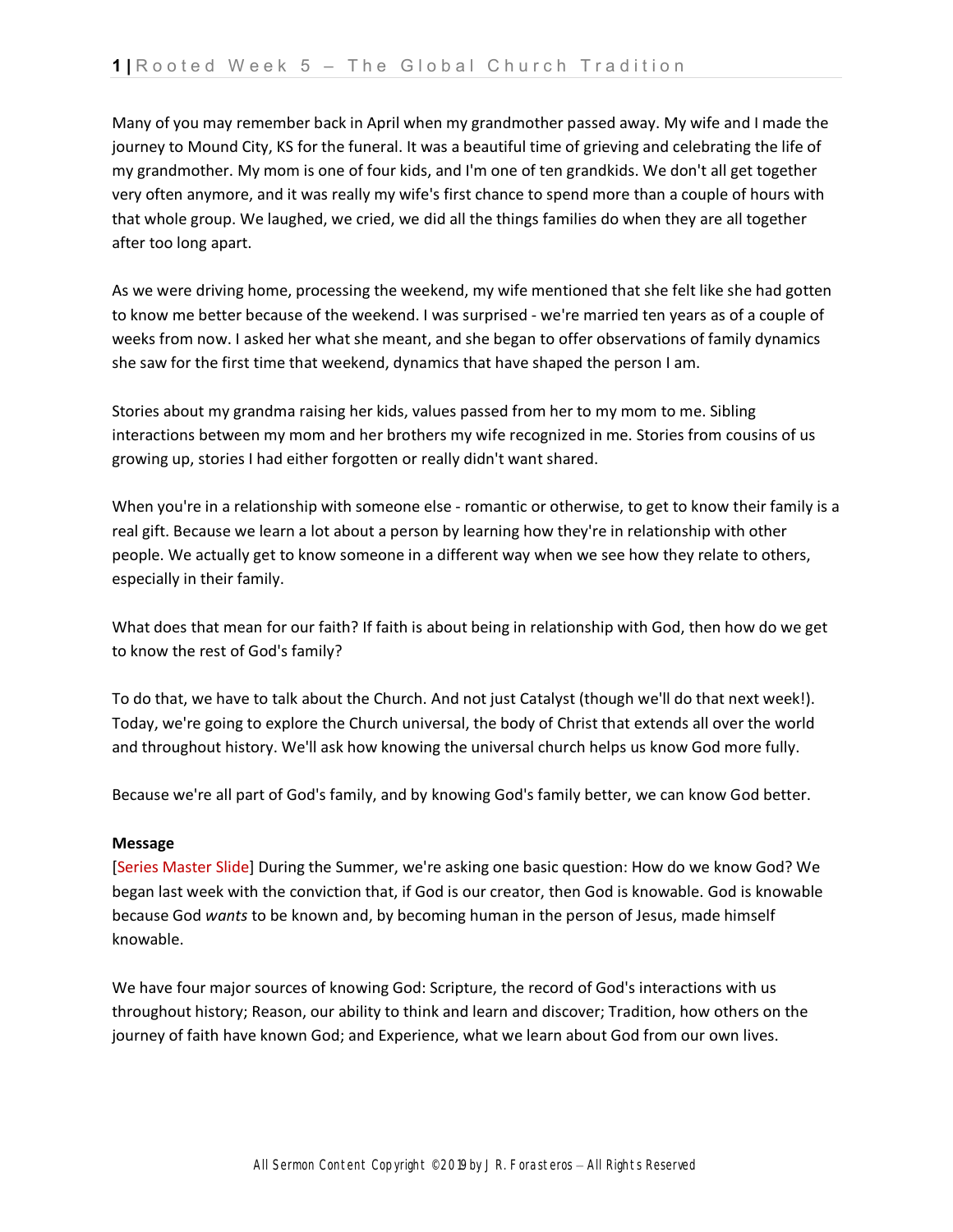Throughout the summer, we're going to dive into each of those four sources of knowing God, and ask how we can know God better. We began with Experience, exploring how we can know God better through what happens in our lives - our private practices and acts of service both in relation to others.

Today, we're exploring the second source of knowing God we have: Tradition. Especially for us Protestants, Tradition can sound like a dirty word. Religious tradition conjures up the worst of the "that's how we've always done it" feels. Maybe you were raised in a denomination that has a ton of liturgy - lots of standing and sitting and recitation. Or maybe you just grew up in one that had arbitrary rules - I knew a guy who left church when a deacon told him to cut his long hair because it's disgraceful for men to have long hair - while standing in front of that long-haired Jesus painting.

So yeah, of all the sources of knowing God we're exploring this summer, I wouldn't be surprised if Tradition is the one that many of us are least excited about. But Tradition isn't always a dirty word; I'd suggest tradition isn't even *mainly* a dirty word. Fireworks on the 4th of July is a tradition. So are gifts at Christmas and Thanksgiving meals. Whenever my mom's family gets together, we sing a prayer before a meal. It's silly, but it's also something that marks us uniquely as our family.

Traditions bind us together, remind us we're part of something larger than ourselves. Traditions are how families pass values and identity down from generation to generation. And that's true for the Church as well.

So when we talk about Tradition as a way to know God, we're talking about the Church as the family of God. How does the Church pass on God's values and our identity as God's people?

We begin by acknowledging the great gift that the global church is, that it is the fulfillment of a promise God made to an ancient nomad:

"The LORD took Abram outside and said to him, "Look up into the sky and count the stars if you can. That's how many descendants you will have!" -- Genesis 15:5

The Revelation looks forward to the end of all things, anticipating the Church as the fulfillment of this promise:

"After this I saw a vast crowd, too great to count, from every nation and tribe and people and language, standing in front of the throne and before the Lamb. They were clothed in white robes and held palm branches in their hands. And they were shouting with a great roar, 'Salvation comes from our God who sits on the throne and from the Lamb!'" -- Revelation 7:9-10

When we talk about the Church, we mean more than just this body we call Catalyst. We mean all the people of God, in every nation, from every people, in every language all over the world. We are one giant spiritual family, brothers and sisters from every corner of the globe.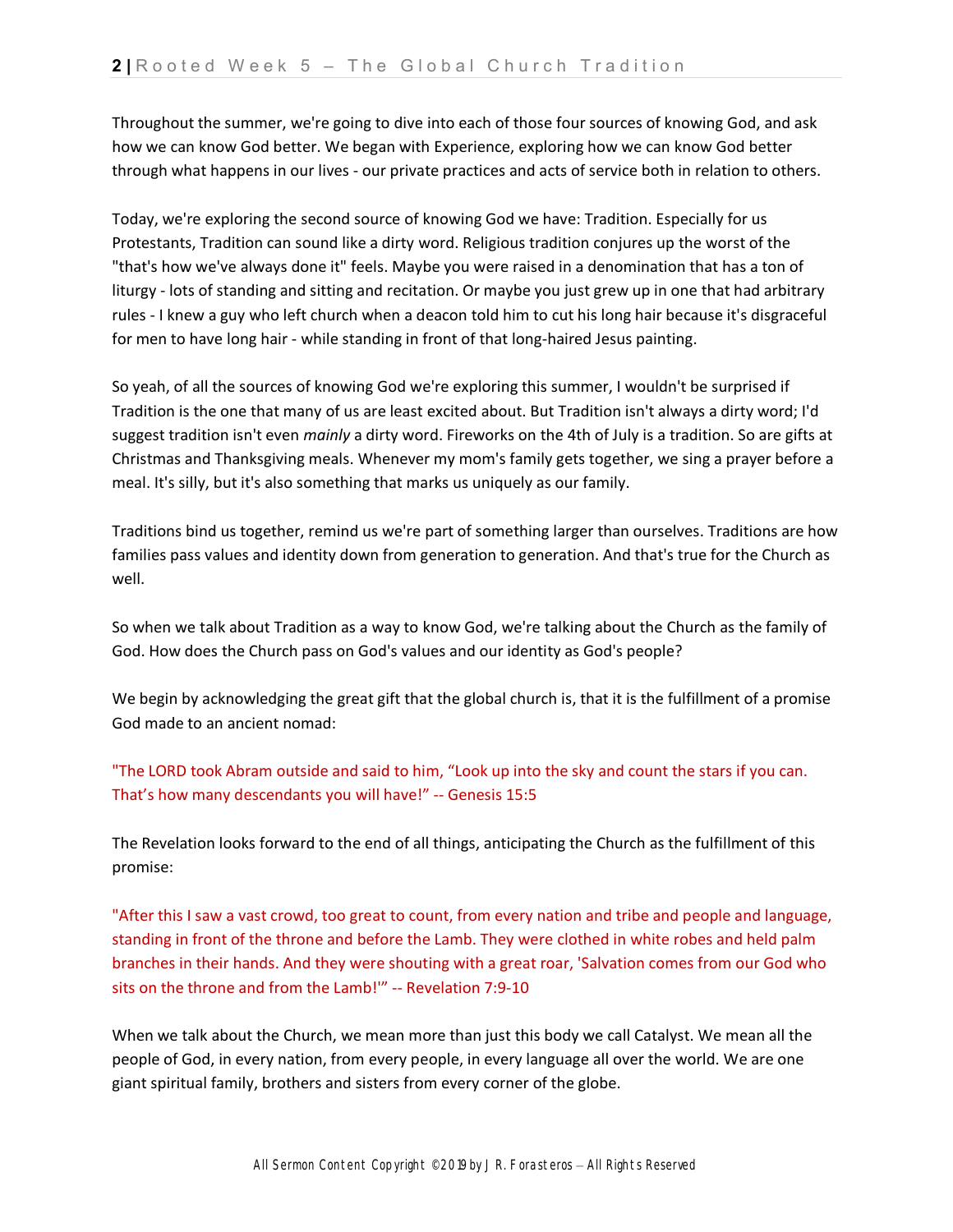John's vision in Revelation isn't just a sneak preview of the End. It's also an invitation, a reminder to us in the present: Church is never just what we're doing right here. When we gather for worship, when we sing and pray and come to the table together, we're joining in with the billions across the world and throughout history who Jesus has made God's sons and daughters.

[Scripture Slide] The book of Hebrews is a sermon delivered to a struggling church. The preacher's goal is to remind them that they're much more than just the persecuted, pressured people who gather for worship amid all their stresses and insecurities. Rather, they're part of a global spiritual family. In chapter 11, the preacher begins clear back at the beginning and starts recounting stories of people who trusted God, people who are part of God's spiritual family - which makes them part of *our* spiritual family.

And then, having recounted story after story after story, the preacher says this:

Therefore, since we are surrounded by such a huge crowd of witnesses to the life of faith, let us strip off every weight that slows us down, especially the sin that so easily trips us up. And let us run with endurance the race God has set before us. We do this by keeping our eyes on Jesus, the champion who initiates and perfects our faith. Because of the joy awaiting him, he endured the cross, disregarding its shame. Now he is seated in the place of honor beside God's throne. -- Hebrews 12:1-2

Therefore - on account of all these people who make up a huge cloud of witnesses, let's press on. The preacher in Hebrews insists that these people are good for our faith. Their examples, their stories, help us have a deeper faith, a stronger relationship with God.

The global church helps us know God better. Because knowing someone's family helps us know them better.

We're small, finite creatures. Especially when we consider that God has been at work in human history since the dawn of time, it'd be foolish to think that I am the first person to understand God fully and completely. Of course not! You know God differently from how I know God.

Which is why we need each other. We know God better by learning from each other.

St. Francis of Assisi is a medieval friar who took a vow of poverty and was a preaching fanatic. I love reading about St. Francis - his story challenges me to be a better preacher, and to love better.

Ignatius of Loyola was a Spanish believer who lived in the 1500s (we share a birthday, which isn't important). His writings more than anyone else have shaped my personal prayer life in the last several years. Through his life and legacy, my relationship with God has grown immeasurably.

There's a Kenyan professor named Jesse Mugambe who wrote a book in the 1980s on African Liberation Theology - it was a time when many African nations were still struggling under the weight of European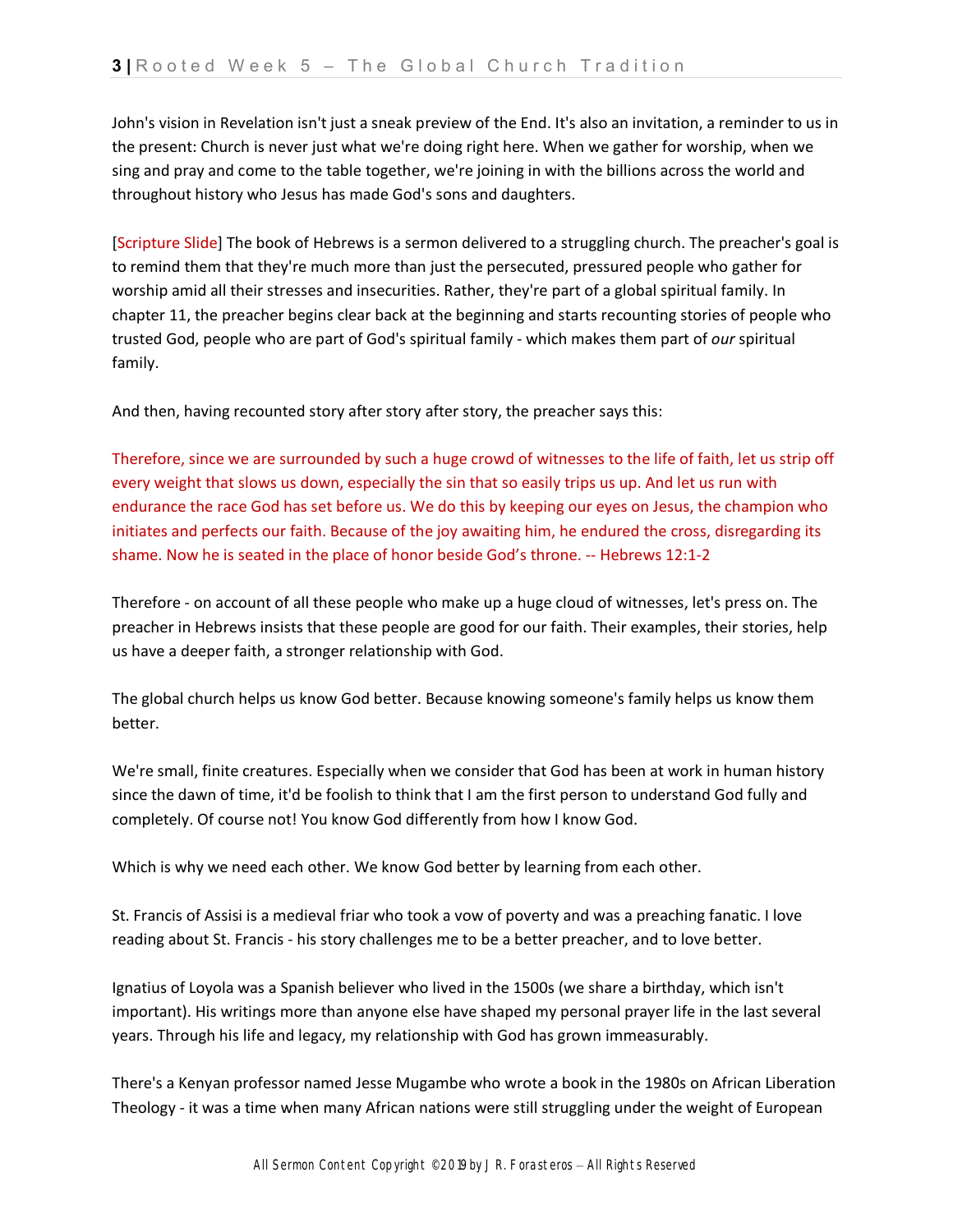colonialism. That all changed after the Berlin Wall fell and the Cold War ended, and in the late 90s, Mugambe wrote another book challenging his previous work. He argued that, because the global context had changed, African theology had to change too, and laid out some provocative suggestions. Mugambe was the first theologian that showed me how the Bible matters in a contemporary political world (and that world is very different from mine). Through Mugambe's work, the Bible became more powerful and more urgent in my life.

I've shared before about a woman named Milan who lives in the Dominican Republic. Milan's faith compelled her to open a school that transformed her community - in one of the poorest parts of the DR. Milan challenges me to imagine how faith can make a tangible difference in local communities.

Sushaku Endo's masterful novel *Silence* is a reflection on what it means to be a Japanese Christian, with all the weight of Western influence on Japanese history and culture. That book absolutely devastated me when I first read it, and I still think about its themes. Endo laments the historical colonialism that brought Christianity to Japan while at the same time expressing gratitude for the Jesus he knows who is at the heart of faith.

Our Catalyst Book Club is working our way through a book called *Womanist Midrash* by Dr. Wilda Gafney. Womanism is Black Feminism and in case it's not obvious, that's not me at all. So I'm enjoying reading the Bible from a perspective that's really different from my own, and then getting to discuss with others in my church family. And I have to tell you, one of the big things I'm learning from that book is what it's like to read the Bible as someone who isn't the star of the story. It's pretty easy for me as a man and a pastor to identify with Abraham, Moses, David, even Jesus. Gafney is challenging me to pay more attention to people who aren't like me, to ask what their faith story is, who God is to them.

A couple of years ago, my wife and I went to Germany, and we had the chance to connect with a Nazarene church in Frankfurt called Church in Action. Christianity has nearly vanished in Europe, and churches there really struggle to connect with a thoroughly secular culture. Church in Action is thriving. They're innovative, creative and vibrant, and the hours I got to spend with their pastors was challenging and inspiring. They've really transformed how I think about ministry and community engagement here.

And I could go on and on, but I hope you're beginning to get a sense of just what an amazing gift the global church is. No matter what you've experienced, you're not alone. And no matter who you are, you have something to learn from the rest of our massive international family.

So as we move into a time of reflection and response, I want to ask: how connected are you to the global church? If I were guessing, my hunch is that for many of us in here, this is a big hole in our faith. We don't know many of the saints who have gone before us, who cheer us on from that great cloud of witnesses the preacher in Hebrews spoke of. We don't know what Christianity looks like in other nations, sounds like in other languages. We don't know how other people of God know God.

This is an invitation, then, for us to grow. By knowing God's family better, we get to know God better.